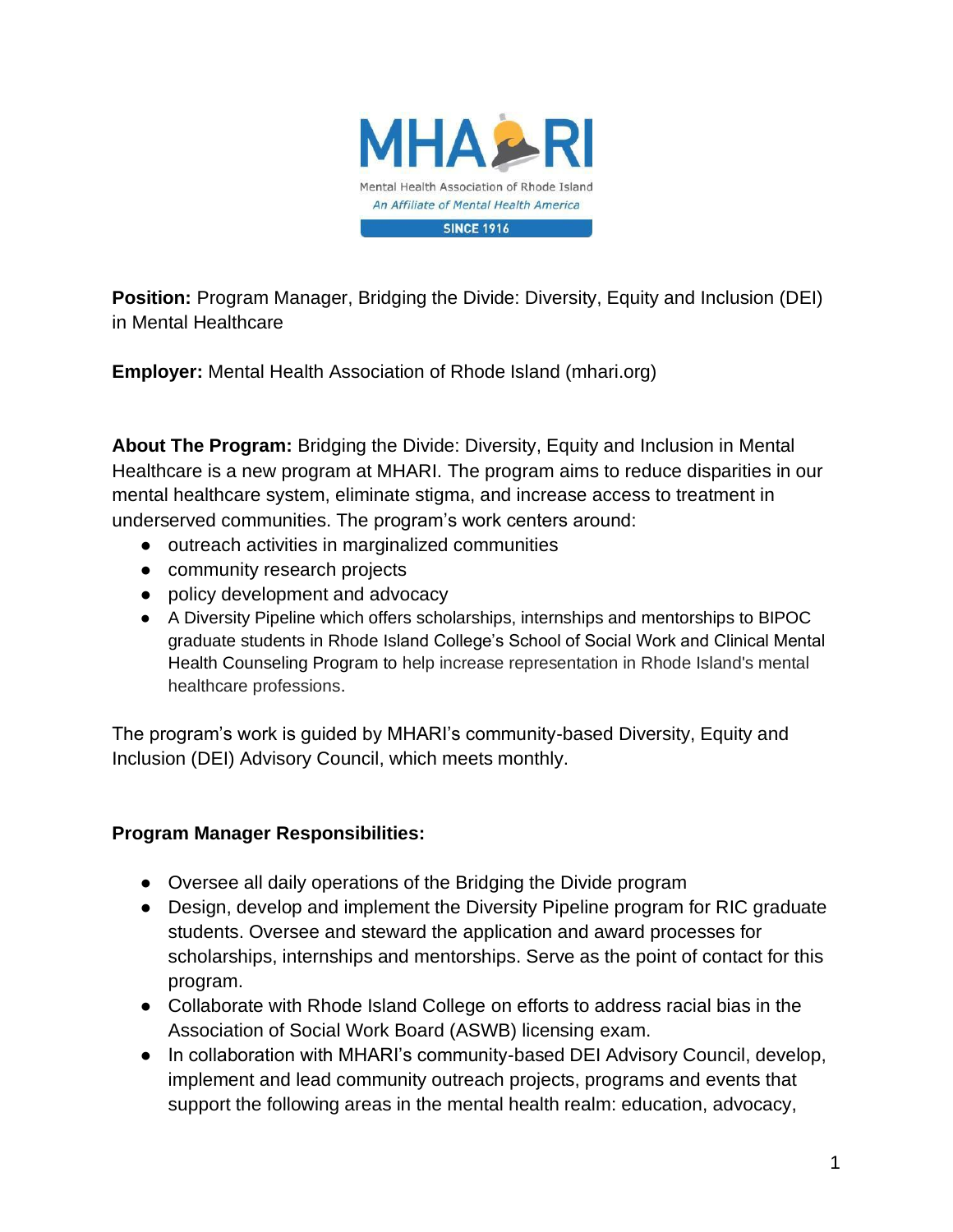community research, treatment, policy, equity, diversity, inclusion, prevention, and ending stigma.

- Coordinate Mental Health First Aid trainings for community health workers
- Work with MHARI's Executive Director and relevant external stakeholders to address the lack of uniformity in the collection of demographic data from licensed behavioral health providers and consumers (via licensing requirements, intake forms, or insurance enrollment).
- Promote and support the establishment of support groups and peer support specialists in minority communities.
- Help MHARI become a leader on inclusive hiring and recruitment policies. Promote our policies as model templates that other behavioral health providers in Rhode Island might follow.
- Oversee Bridging the Divide's program evaluation efforts. In collaboration with staff and other stakeholders, design and implement evaluation tools and procedures. Collect, maintain, analyze and report pertinent data per funders' contracts.
- Attend and lead monthly DEI Advisory Council meetings. Attend meetings with staff and other stakeholders as needed.
- In collaboration with MHARI co-workers, pursue policy and administrative solutions. This might include lobbying at the State House, meeting with Rhode Island's leaders, and partnering with stakeholders at the state and community levels.
- Seek resource development opportunities and share them with the Executive Director and fundraising consultant. Participate in fundraising efforts, including events, grant writing, meetings with funders, and online campaigns.
- Supervise DEI interns and volunteers, track their hours, and regularly meet with them.
- Build and maintain relationships with community-based organizations, places of worship, schools, students, parents, mental health providers, relevant state departments, and other stakeholders. Represent MHARI to the public in a positive light.
- Maintain prompt communication with external stakeholders and MHARI coworkers. Serve as our community liaison by maintaining the ['info@mhari.org'](mailto:info@mhari.org) inbox and responding to our office voicemail messages
- Work with MHARI's website developer and staff to maintain the program's webpage
- Write press releases, reports, correspondence, and other materials as needed
- Other duties as assigned.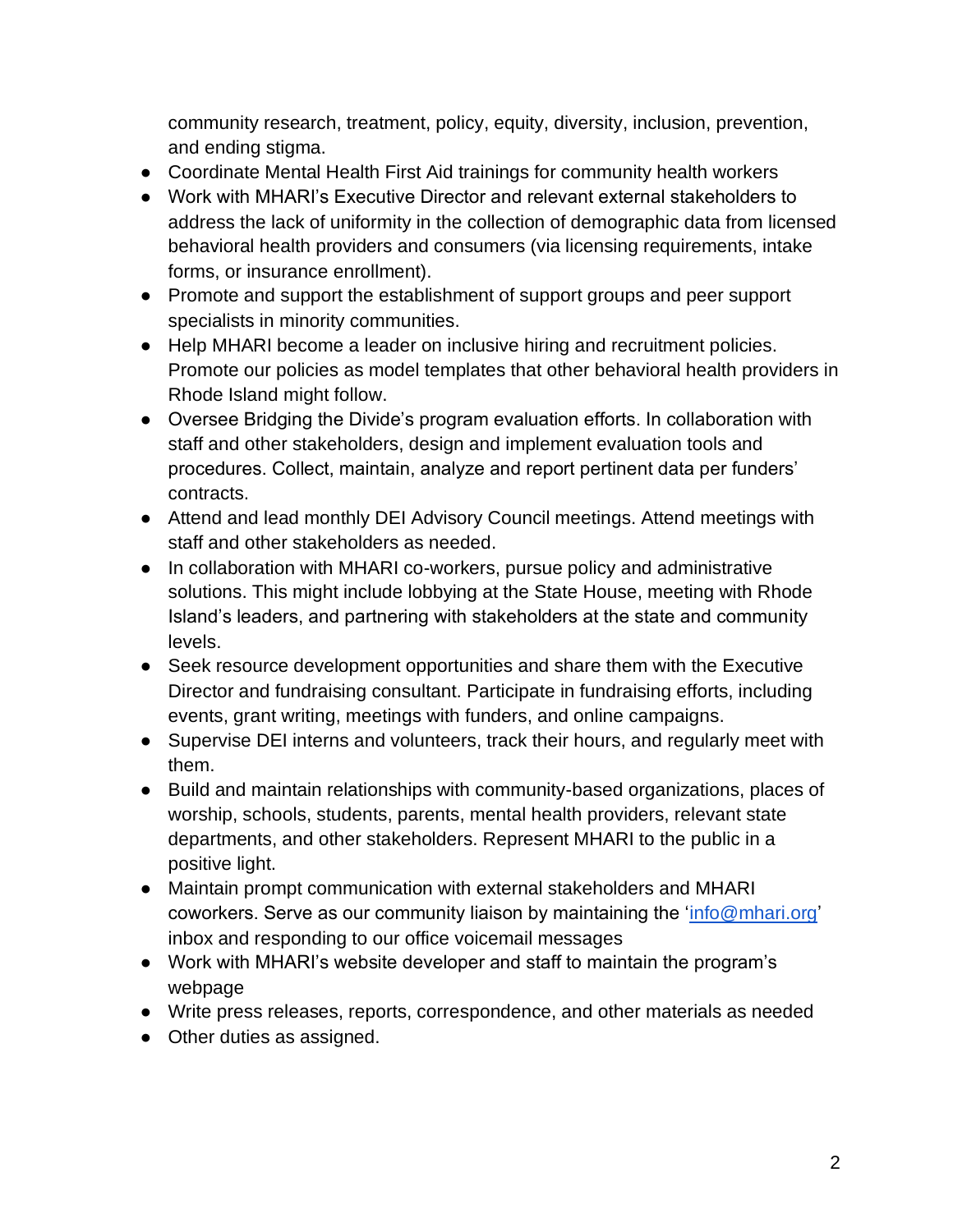## **What you will bring to the role:**

- Rhode Island resident with knowledge of our state's diverse communities
- A strong understanding of the need for equity, diversity and inclusion in mental health
- Professional integrity honesty, reliability, respect, open communication, strong work ethic
- Must be self-directed and able to work independently and remotely
- 3 to 5 years of leadership experience, especially but not limited to program management or project management
- 3 to 5 years of experience leading educational projects or programs
- 1 to 2 years experience with community research, evaluation, policy development, community organizing, and/or fundraising
- Creativity and a vision for what this program can achieve and become
- Confidence presenting to adults and youth/young adults in virtual or in-person settings.
- Passion for community service
- Strong organizational skills and the drive to take projects from concept to completion
- Excellent problem-solving skills, resourcefulness, and resilience in the face of change and challenges
- Exceptional communication skills (speaking, writing, and listening)
- Experience using G-mail and Google Drive, SurveyMonkey, Zoom, and Microsoft Office applications including Excel and PowerPoint, social media

**The DEI Program Manager Position** will work a **total of 30 hours** per week at **\$25 per hour (\$39,000/year). Health and dental insurance benefits and paid vacation** are included. This is a **two-year grant-funded position**. Continuing the position beyond two years is subject to raising additional funds and is a priority for MHARI. This position reports to the Executive Director. MHARI is a permanently remote organization. Post pandemic, staff will continue to work from home but will be expected to physically attend community meetings as necessary. We offer a flexible work schedule and welcome those who have lived experience with mental illness.

## **To apply, please send a cover letter, résumé and two writing samples to [employment@mhari.org](mailto:employment@mhari.org) by May 27, 2022.**

**About MHARI:** Founded in 1916, the Mental Health Association of Rhode Island's mission is to promote and nourish mental health through policy development, advocacy and education. We listen to, speak for, and advance the interests and rights of people